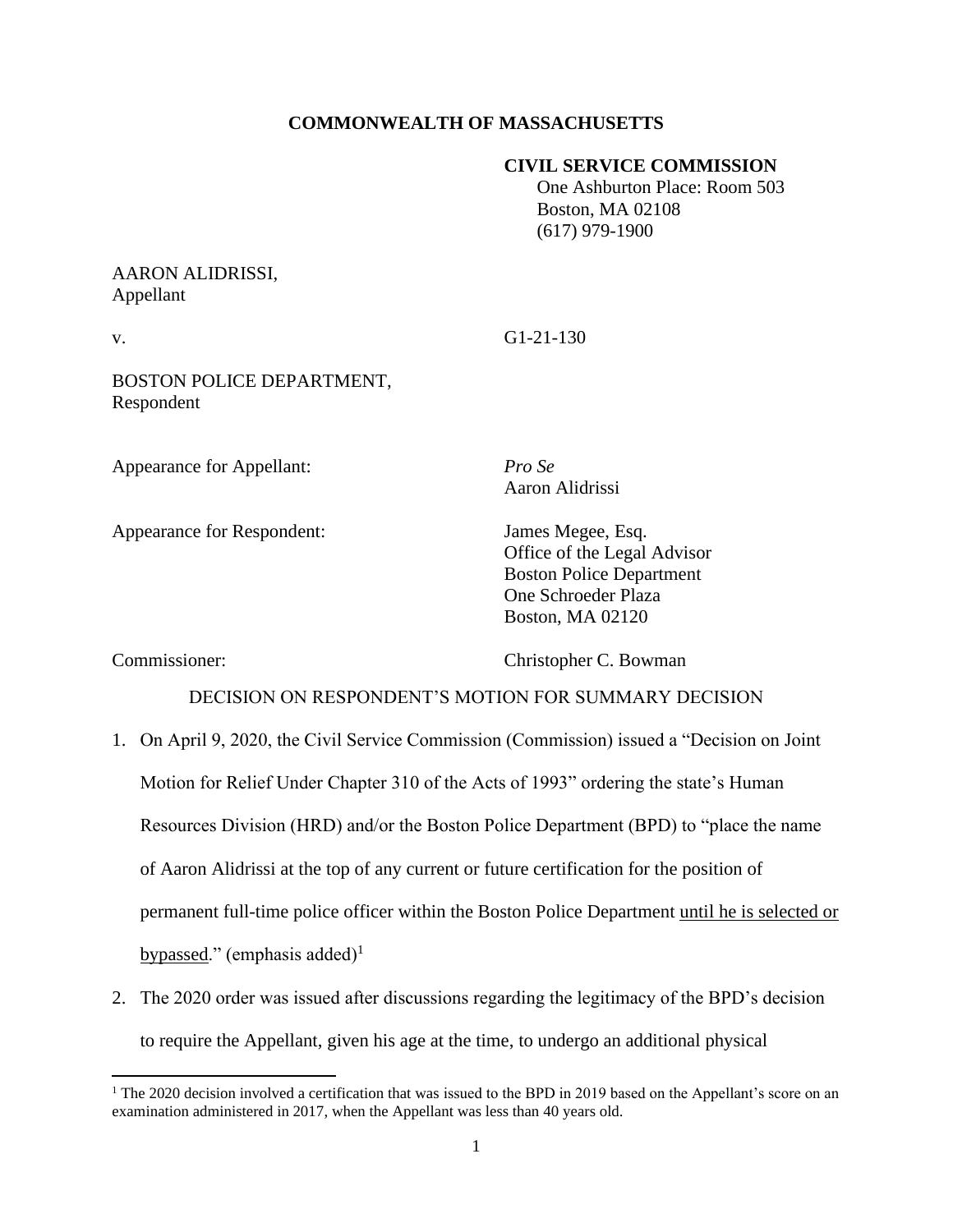"exercise tolerance test" that other candidates were not required to complete, in addition to the fact that the Appellant was not given the opportunity for a re-examination within 16 weeks, as required.

- 3. In compliance with the Commission's Order, HRD, on April 10, 2020, added the Appellant's name to the top of BPD Certification No. 06931.
- 4. The BPD issued a conditional offer of employment to the Appellant from Certification No. 06931, with one of the conditions being completion of the Police Academy. Candidates seeking entry into the Police Academy must now pass a physical fitness *entrance* examination, separate from the Physical Abilities Test (PAT) administered by HRD. It is undisputed that the Appellant failed to successfully complete the Police Academy physical fitness entrance examination. According to the Appellant, he was only able to complete 26 sit-ups in one minute, one short of the 27 sit-up requirement. He also fell just short of the push-up requirement.
- 5. On November 23, 2020, based on the Appellant's failure to be accepted into the Police Academy, the BPD rescinded the Appellant's conditional offer of employment and notified him that he was being bypassed, along with notification regarding his appeal rights to the Commission.
- 6. The Appellant did not file an appeal with the Commission regarding the November 2020 bypass.
- 7. As the Appellant was bypassed for appointment, and was notified of his bypass appeal rights, the Appellant had received all relief ordered by the Commission in April 2020.
- 8. The Appellant, during the above-referenced time period, took a subsequent civil service examination for police officer on June 15, 2019, at which time he was over 40 years old.

2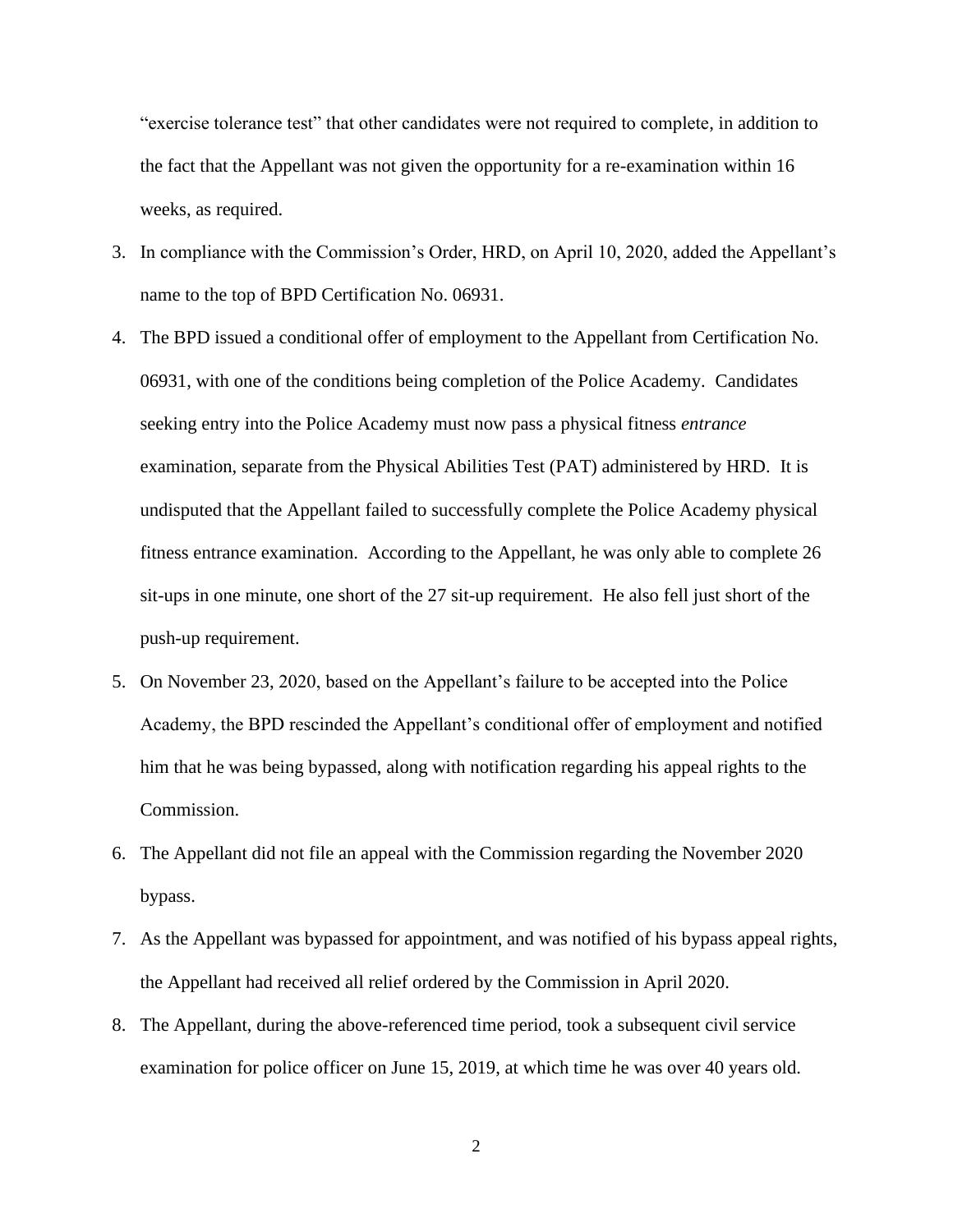- 9. Notwithstanding the fact that all ordered relief had been provided to the Appellant as of November 2020, HRD placed the Appellant's name at the top of the next Certification (No. 07505) issued to the BPD on January 15, 2021, with an indication that his placement on the Certification was the result of relief ordered by the Commission.
- 10. In a letter from the BPD dated July 12, 2021, the Appellant was notified that he was being bypassed for appointment due to the maximum age limitation which requires that candidates may not be over 40 years of age at the time of the underlying examination.<sup>2</sup> As part of that letter, the Appellant was notified that he had a right to file an appeal with the Commission.
- 11. On July 29, 2021, the Appellant filed an appeal with the Commission.
- 12. On August 17, 2021, I held a remote pre-hearing conference which was attended by the Appellant, and counsel for the BPD, at which time all of the above-referenced dates and events were stipulated to.
- 13. For all of the above reasons, including that the Appellant's name should not have been placed at the top of Certification No. 07505, and that, absent relief by the Commission, the Appellant was not eligible to be considered for appointment as a Boston Police Officer because he was over the maximum age of 40, set by statute, at the time of the 2019 examination, the BPD was given 30 days to file a Motion to Dismiss related to whether the Commission has jurisdiction to hear this appeal and the Appellant was provided with 30 days thereafter to file a reply. The BPD's motion and the Appellant's opposition were subsequently filed by the parties.

<sup>&</sup>lt;sup>2</sup> See Chapter 43 of the Acts of 2007.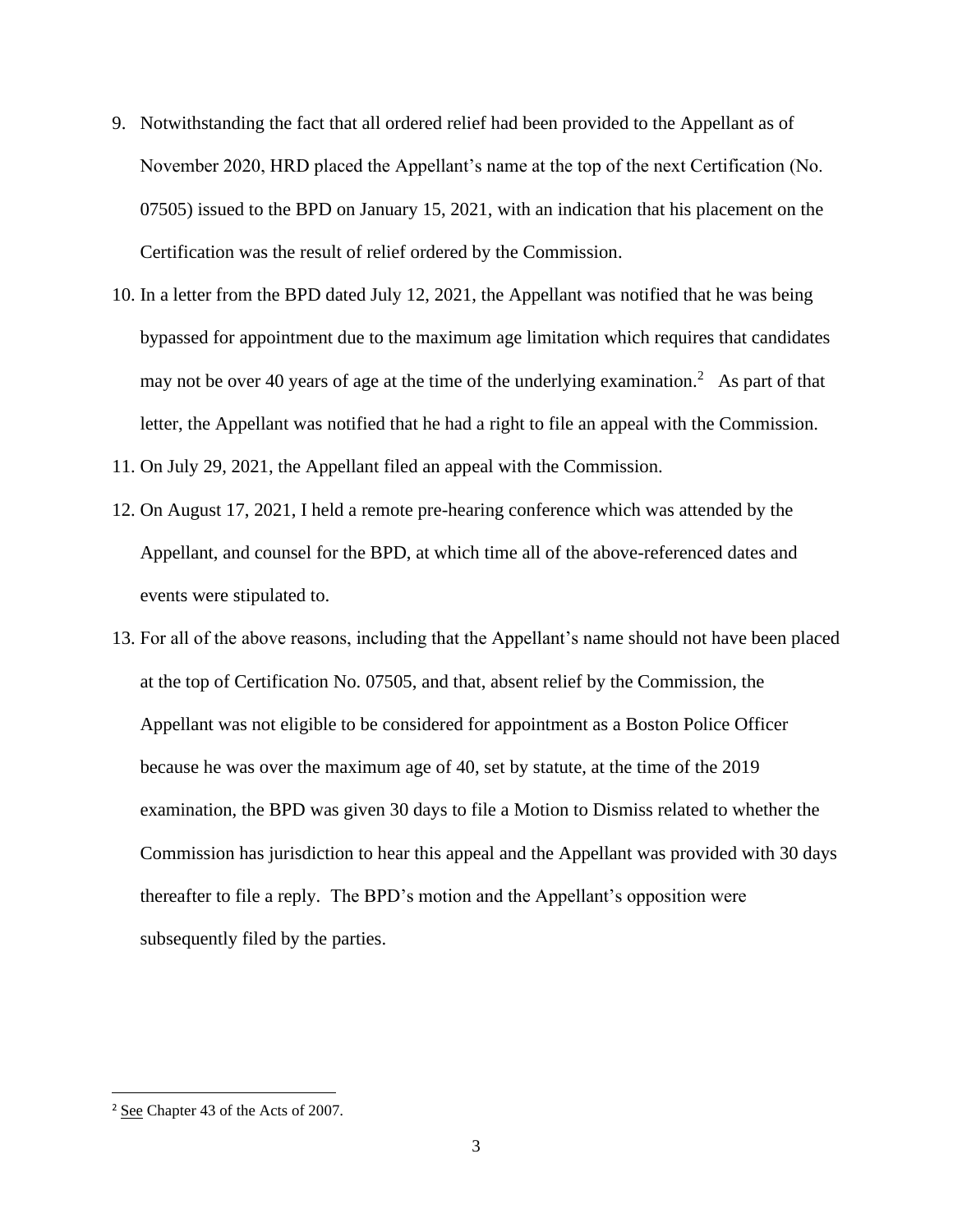#### *Legal Standard for Summary Disposition*

An appeal may be disposed of on summary disposition when, "viewing the evidence in the light most favorable to the non-moving party", the undisputed material facts affirmatively demonstrate that the non-moving party has "no reasonable expectation" of prevailing on at least one "essential element of the case". See, e.g., Milliken & Co., v. Duro Textiles LLC, 451 Mass. 547, 550 n.6, (2008); Maimonides School v. Coles, 71 Mass. App. Ct. 240, 249 (2008); Lydon v. Massachusetts Parole Board, 18 MCSR 216 (2005).

#### *Parties' Arguments*

The BPD argues that is undisputed that the Appellant was over the age of 40 at the time he took the 2019 civil service examination, from which the current eligible was established. In accordance with Chapter 43 of the Acts of 2007, the Appellant was ineligible to be considered for appointment as a Boston Police Officer absent relief from the Commission. The BPD argues that the Appellant already received the relief ordered by the Commission, as his name was placed at the top of a prior certification; he was considered for appointment; he was granted a conditional offer of appointment; and then bypassed after failing to meet certain conditions of the conditional offer, at which time he was sent a written notice of bypass, informing him of his right to file an appeal with the Commission, which the Appellant did not do. Therefore, according to the BPD, the Appellant's name should not have appeared – at all – on this most recent certification and there is no bypass to appeal to the Commission.

The Appellant argues that he failed to contest his November 2020 bypass because, in January 2021, prior to the deadline for filing a bypass appeal with the Commission regarding the November 2020 bypass, he received notification that he was being considered on a subsequent certification; that he verified that his name appeared at or near the top of the certification, and

4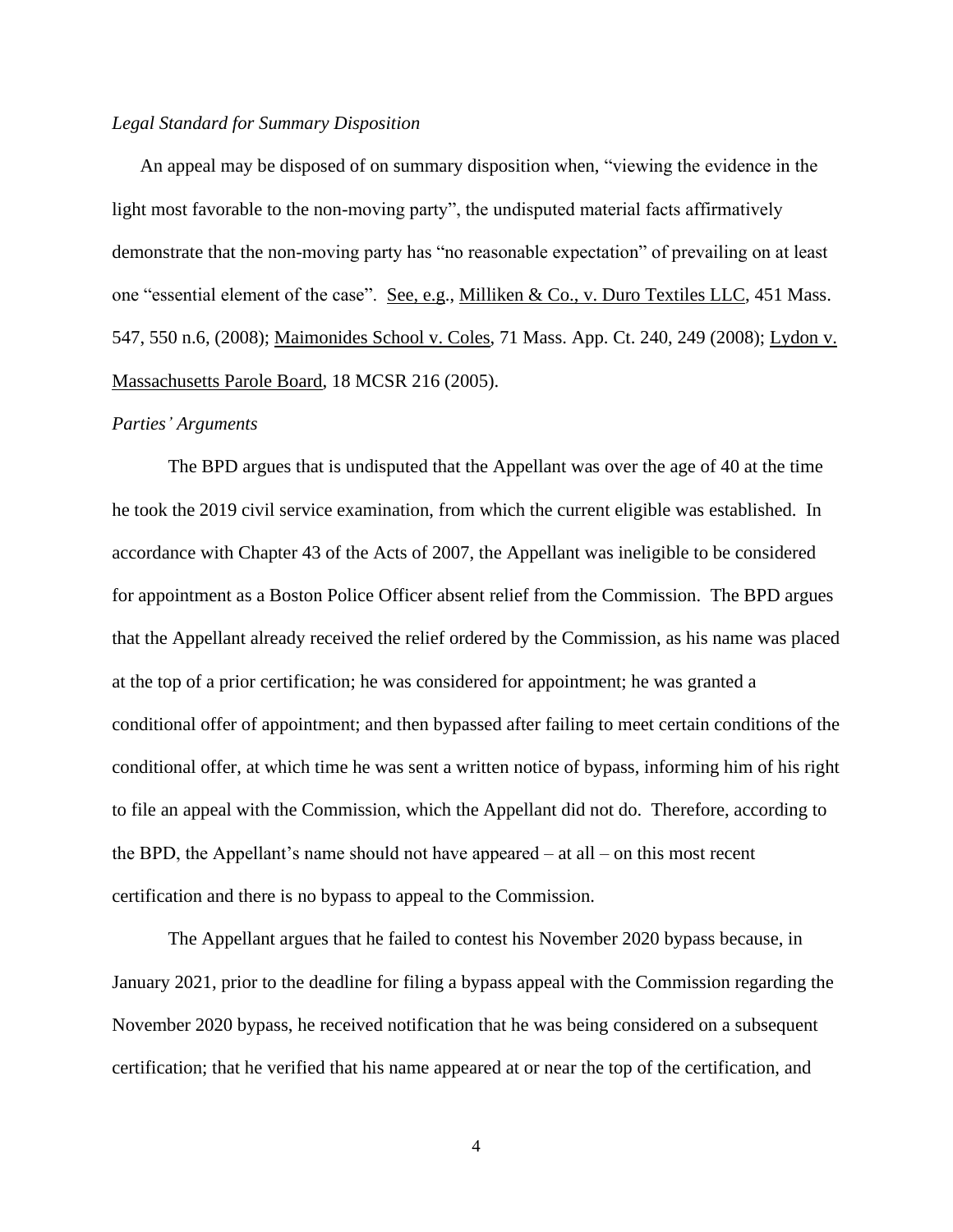that he was told by the BPD that he was indeed eligible to be considered for appointment based on his rank on the certification. Having foregone the opportunity to file a bypass appeal based on this erroneous information, the Appellant effectively argues that he should have one additional opportunity for consideration.

#### *Analysis*

Absent relief from the Commission, the Appellant was statutorily ineligible to be considered for appointment as a Boston police officer from this most recent certification, as he was over the maximum age of 40 at the time he took the most recent civil service examination. The relief ordered by the Commission - reconsideration until the Appellant was appointed or bypassed - was already provided in a prior hiring cycle. The fact that the Appellant's name erroneously appeared on a subsequent certification does not entitle the Appellant to additional relief and/or allow the Appellant to disregard the maximum age requirement.

The only issue left for the Commission is whether the time period for filing an appeal of the November 23, 2020 bypass should be tolled based on the Appellant being (erroneously) notified that was being considered as part of the next hiring cycle. Such a claim to equitable estoppel against the Respondent might present a closer question were it not undisputed that the Appellant failed the new fitness requirements that the MPTC now requires *prior* to entry into the Police Academy. At the pre-hearing conference, the Appellant explicitly acknowledged failing the sit-up portion of the fitness test and did not attribute that failure to any defect in equipment or any other irregularities that could form the basis of a potential bypass appeal with the Commission. Thus, this is not the rare case in which it would be warranted to toll the filing period and allow the Appellant to file an appeal beyond the 60-day filing timeline established by the Commission.

5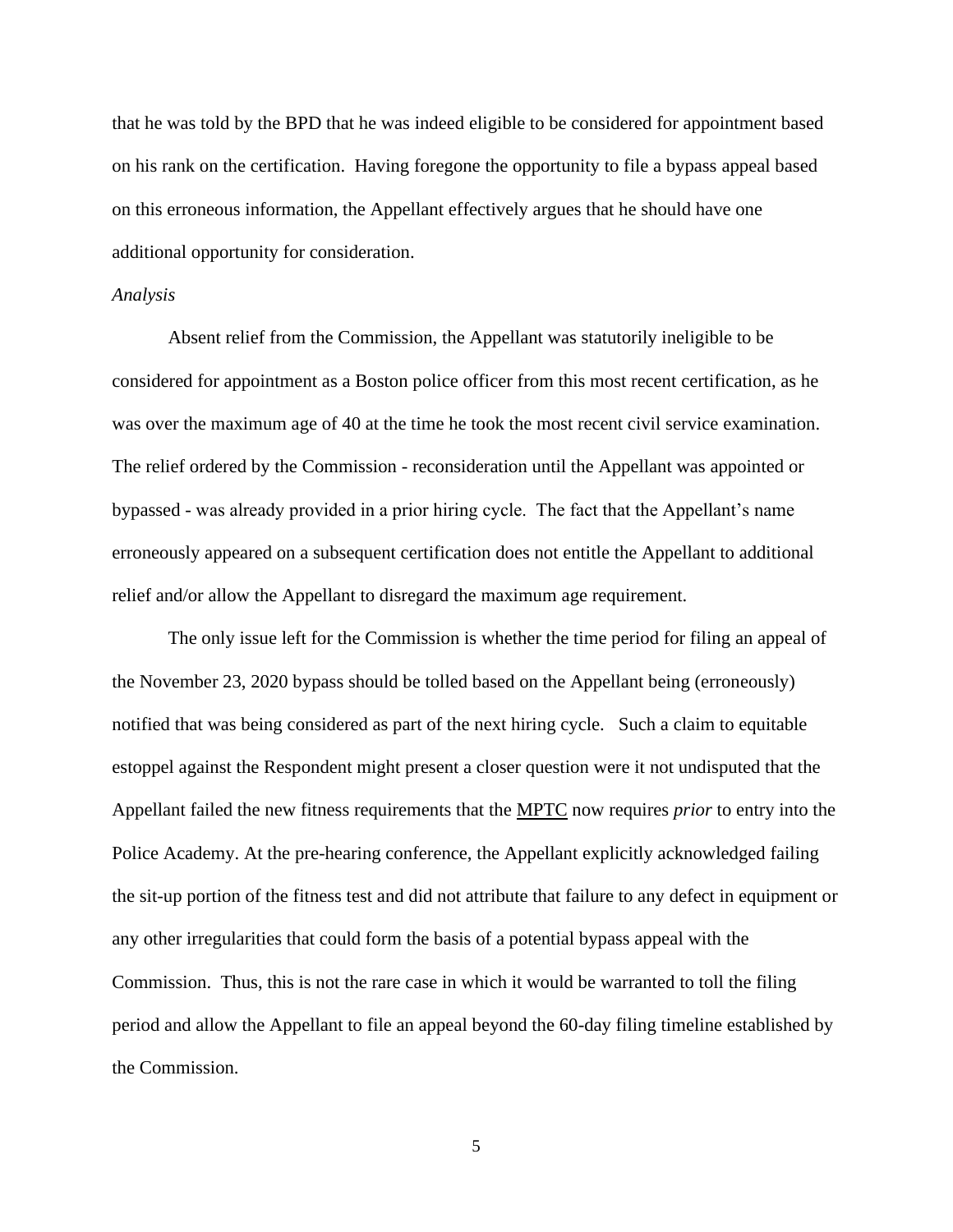Our decision is bolstered by the well-established principle that tribunals have been most "reluctant to apply principles of estoppel to public entities where to do so would negate requirements of law intended to protect the public interest." Phipps Prods. Corp. v. Massachusetts Bay Transp. Auth., 387 Mass. 687, 693 (1982). It is the Legislature's considered judgment that candidates for entry-level positions within the municipal police service shall not have attained their fortieth birthday and we are reluctant, based merely on potentially erroneous information concerning Appellant's potential continuing eligibility, to permit an end-run around this statutory prohibition. See New City Hotel Co. v. Alcoholic Beverages Control Comm'n, 347 Mass. 539, 542 (1964) (estoppel may not be invoked against public officials if result is to defeat operation of statute). "[T]he rule against applying estoppel to the sovereign continues almost intact where a government official acts, or makes representations, contrary to a statute or regulation designed to . . . ensure some . . . legislative purpose." McAndrew v. School Comm. of Cambridge, 20 Mass. App. Ct. 356, 361 (1985). The public interest in seeing legislative policies adhered to by a governmental agency of the Commonwealth "overrides any equitable considerations." Phipps Prods. Corp. v. Massachusetts Bay Transp. Auth., *supra*. In Doris v. Police Comm'r of Boston, the Supreme Judicial Court refused to invoke equitable estoppel against a police commissioner who had previously failed to enforce residency requirements, stating: "It would indeed be a most serious consequence if we were to conclude that the inattention or inactivity of government officials could render a statute unenforceable and thus deprive the public of the benefits or protections bestowed by the Legislature." 374 Mass. 443, 449 (1978). A common thread underlying the strong reluctance to apply principles of estoppel to public entities has been the idea that deference to legislative policy should trump individual acts